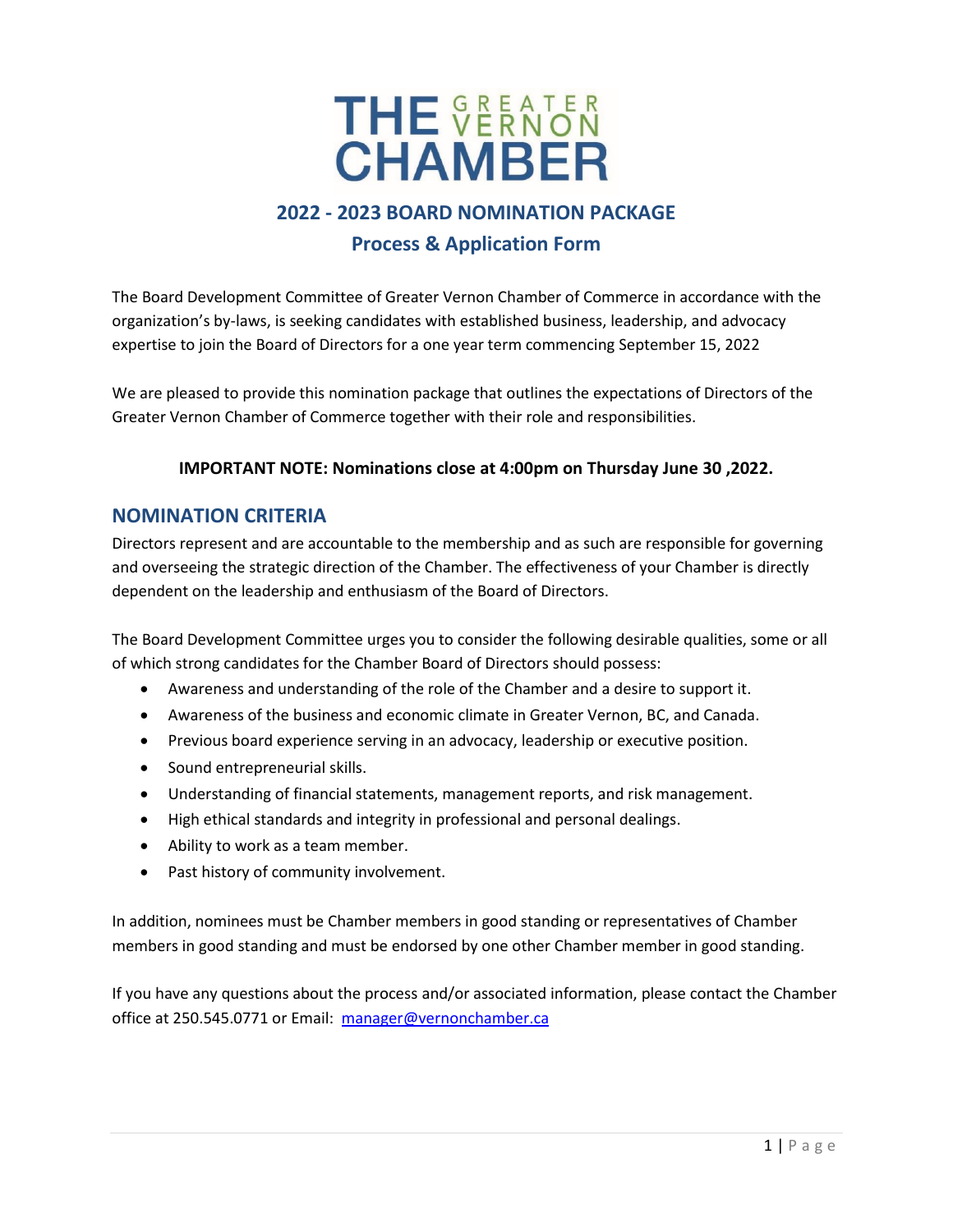| <b>2022 Nomination and Election Process Timeline</b> |                                                    |  |
|------------------------------------------------------|----------------------------------------------------|--|
| <b>Date</b>                                          | <b>Details</b>                                     |  |
| June 15                                              | Call for nominations sent out by staff.            |  |
| June 15 - June 30                                    | Nominations accepted by GM                         |  |
| July 5 - Aug 12                                      | Candidates reviewed by Board Development committee |  |
| August 15 - 29                                       | Online voting commences unless acclaimed           |  |
| September 15                                         | Successful candidates announced                    |  |
| September 15                                         | Election held at AGM                               |  |

## **ABOUT THE CHAMBER**

#### **Our Mission**

*The Greater Vernon Chamber of Commerce promotes economic prosperity for all.*

#### **Our Core Values**

Influential: We provide accountable leadership and advocacy

Service: We are a volunteer driven organization with members supporting members

Community: We connect and build relationships through a diverse network

Growth: We provide opportunities to strengthen businesses and organizations

#### **Governance**

The Chamber operates according to revised Bylaws that were approved by the membership in September 2019. The governance of the Chamber is vested in a Board of Directors of maximum 12 individuals elected by the membership and the immediate Past President.

## **Director Responsibilities and Obligations**

It is with the help of community minded people such as you that the Chamber has been successful in its role to enrich the quality of the economic and civic well-being of the community as a whole. Outlined below are some of the responsibilities that come with the title of Director.

#### **ATTENDANCE AT BOARD OF DIRECTORS MEETINGS:**

Board meetings are held every month at a mutually agreeable time and typically last an hour. (Last Thursday of each month at 8am-9am).

#### **ATTENDANCE AT CHAMBER FUNCTIONS:**

One of the reasons for an individual to join the Chamber is the networking opportunities that exist within the Business after Five and Breakfast/Luncheon meeting framework. Attendance by the Board of Directors shows support for the Chamber and gives members a chance to air views about Chamber operations, municipal affairs, business challenges, etc.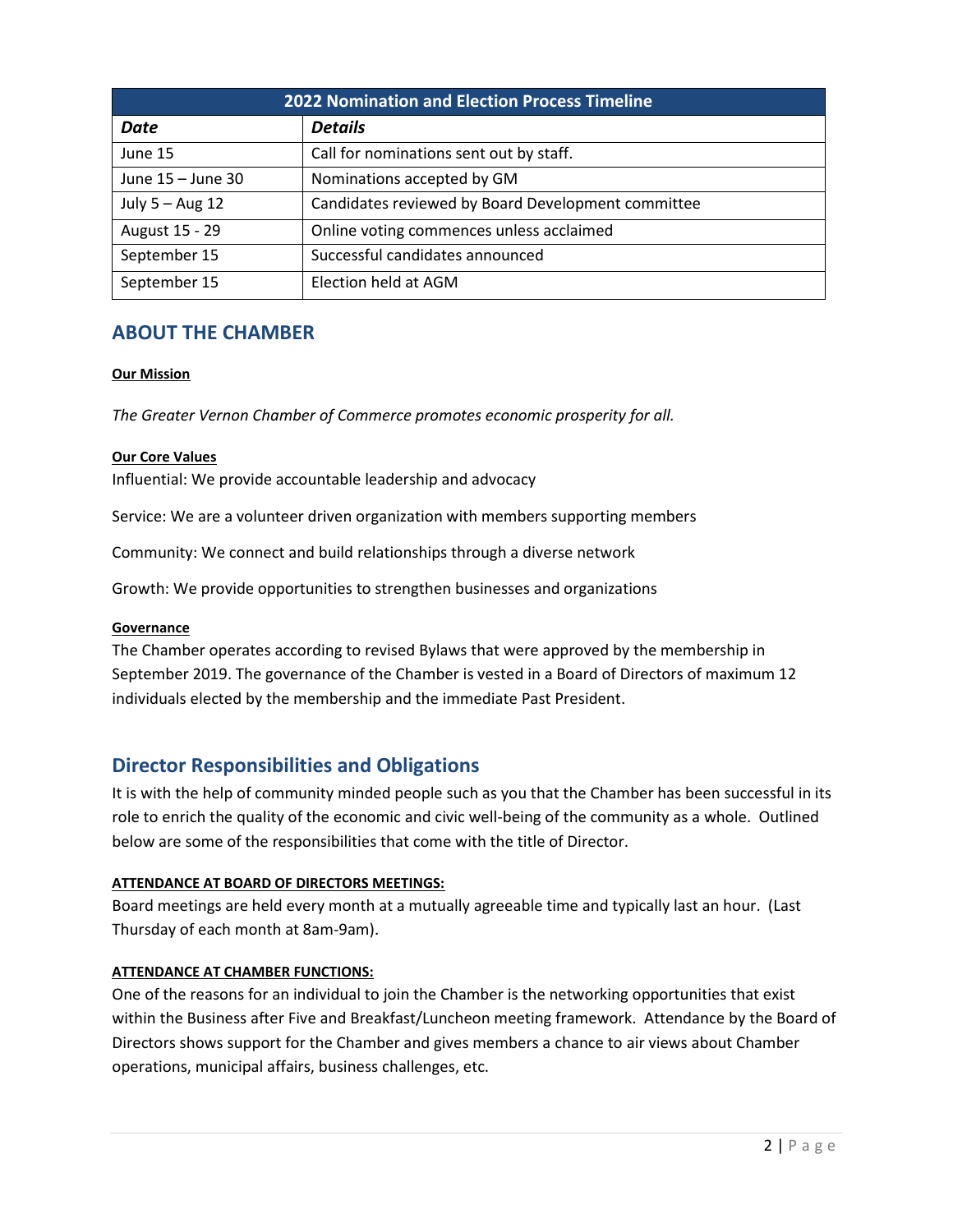#### **DISCRETION AND CONFIDENTIALITY:**

A Director of the Greater Vernon Chamber of Commerce is often exposed to confidential information during in camera sessions at Board Meetings, during committee meetings, or in conversation with members, officials, other Directors, etc. Please be aware of the confidential nature of some information and respect that confidentiality. (Signed confidentiality agreement will be required)

#### **ORGANIZATION OF COMMITTEES:**

A Director may have, by appointment, a committee responsibility. Normally a Director is appointed Chair for a committee and is expected to drum up support by recruiting volunteers from the membership and Board of Directors. The President and/or Manager are members of all committees and will assist in any way possible to achieve the goals set forth by the Chairperson. Terms of Reference for each Committee are included in the Board's Policy Manual.

#### **MEMBERSHIP RECRUITMENT:**

Directors are expected to promote the Chamber and be a source for leads on potential new members.

#### **KNOWLEDGE OF CURRENT EVENTS:**

Chamber of Commerce Directors are an important force in the growth of the community. Keeping up to date with current affairs, especially as they relate to the community, is one of the Director's most important responsibilities. If you have specific areas of knowledge that would benefit your Chamber of Commerce, please advise the President.

#### **AMBASSADOR OF GOODWILL:**

Chamber of Commerce Directors are sometimes asked to attend openings, cut ribbons, participate in community events, and spread goodwill in the name of the Chamber. In many cases, a Director will be planning to attend the function anyway, and the Chamber asks only that you wear your nametag and be visible as a Chamber representative.

#### **A COMMITMENT OF TIME:**

A Director of the Greater Vernon Chamber of Commerce can expect to devote approximately –4-6 hours per month of his or her time to the meetings, programs, and duties of the Chamber. This time commitment is the minimum to be expected, and depending on the individual, can be much more extensive.

#### **Committees:**

Each board member also will participate in a committee of choice. At the moment the following committees are active: Advocacy, Board Development, Governance, Finance.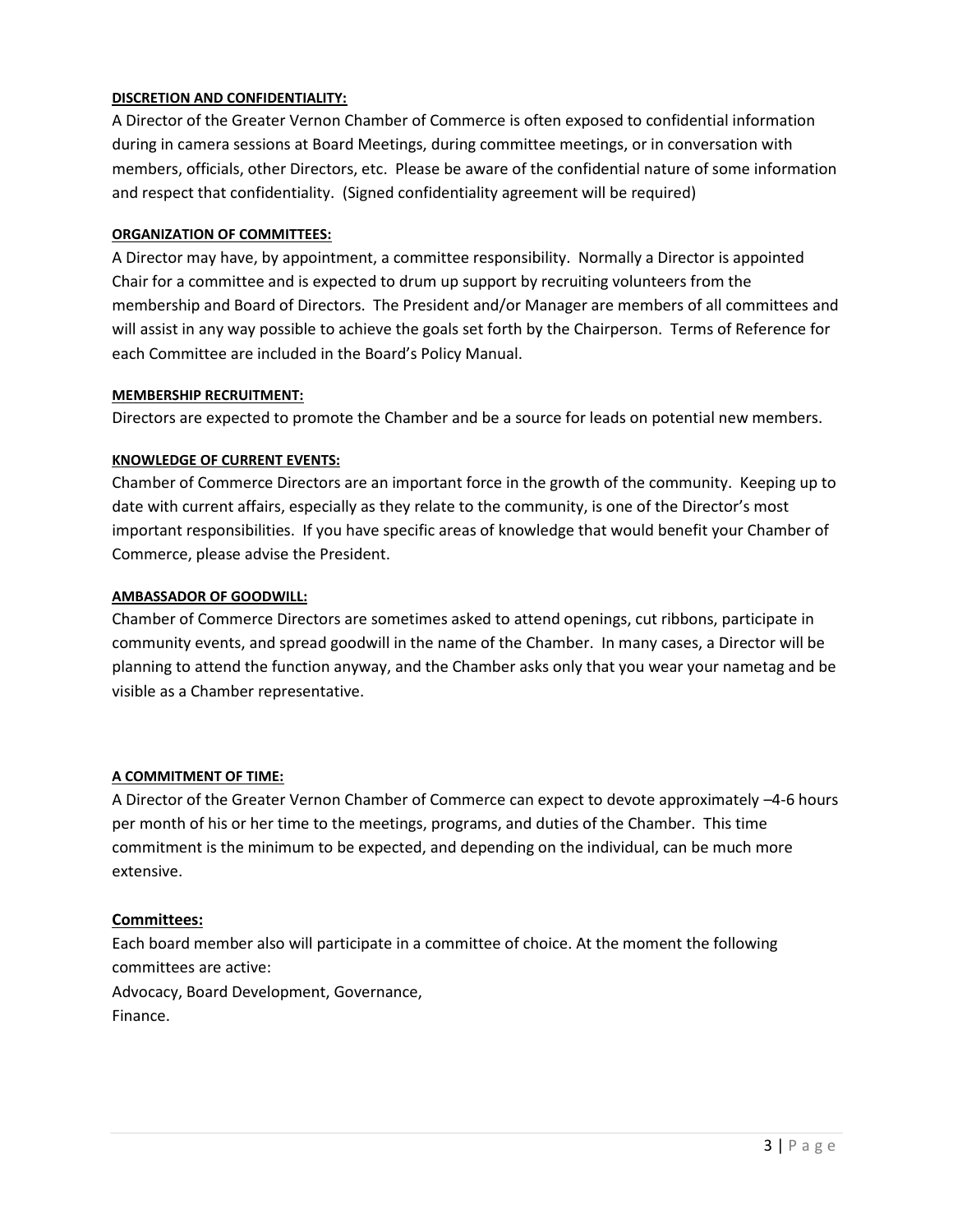#### **MEDIA RELATIONS:**

Chamber Directors are regularly approached by the media for comment on current issues. The Chamber has a standing policy that the President, General Manager or a predetermined designate is the only acceptable media contact on any issue. When in doubt, defer to the President.

#### **DIRECTOR'S CODE OF CONDUCT**

- 1. Although a Director may be drawn from a specific interest group, Directors as a whole must represent the interests of the entire membership.
- 2. Directors shall maintain the confidentiality of the details and dynamics of Board discussions, as well as those items designated as confidential.
- 3. Regardless of their personal viewpoint, Directors shall not speak against, or in any way undermine Board solidarity once a Board decision has been made.
- 4. Directors are expected to attend all Board meetings. Directors shall be prepared to commit sufficient time and energy to attend to Chamber business.
- 5. Directors shall avoid, in fact and in perception, conflicts of interest and disclose to the Chair, in a timely manner, any possible conflicts.
- 6. Directors' contributions to discussions and decision making shall be positive and constructive.
- 7. Directors' interactions in meetings shall be courteous, respectful and free of animosity.
- 8. Directors shall know and adhere to the Chamber's governance policies.
- 9. Directors shall be prepared for meetings, having read pre-circulated material in advance of the meeting.
- 10. Directors shall participate in the Chamber in ways other than attending Board meetings, such as committee work, Chamber and community events and membership recruitment.
- 11. The Manager is responsible to the entire Board. Consequently, no single Director or committee has authority over the Manager.
- 12. Directors shall not attempt to exercise individual authority or undue influence over the Chamber, other Directors or staff.
- 13. Directors must resign if elected to public office (City Council, Regional District, Mayor, MLA, MP, and School District).
- 14. Directors shall conduct themselves in an ethical and professional manner at all times.

## **Introduction to Skills Matrix**

As part of the process surrounding seeking applications and recruiting new Directors to fill expired terms, candidates are asked to self-identify what competencies, background and skills the candidate would bring to the Chamber Board.

The Matrix of Skills and Representation below will ensure a skilled, balanced and high-performing Board is sustained for the future. Recruitment of Chamber Directors also includes the important consideration of such fundamental criteria as a stated commitment to the Chamber's organizational values, an absence of major conflict of interest, local reputation, high personal integrity, a track-record of achievement and dedicated commitment and focus to the necessary time required to serve on the Board.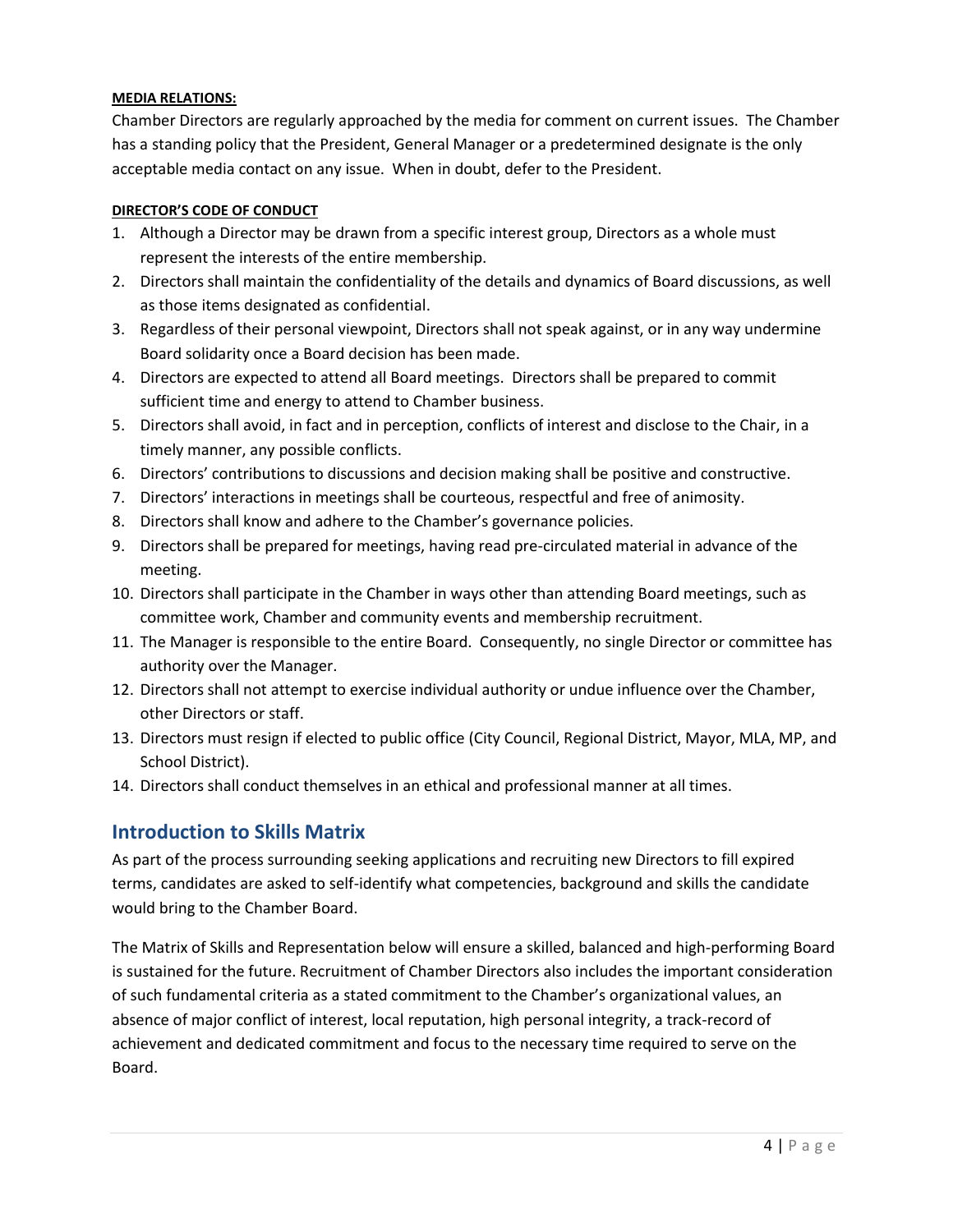## Checklist #1 - Skills & Experiences

| SKILL/EXPERIENCE                   | <b>COMPETENCY</b>                                   | Y | Some | N |
|------------------------------------|-----------------------------------------------------|---|------|---|
| <b>Board of Directors</b>          | Experience in serving on public sector, private     |   |      |   |
| Experience                         | sector or not-for-profit boards.                    |   |      |   |
| <b>Business/Corporate Planning</b> | Experience in business/corporate planning for       |   |      |   |
| Experience                         | public sector, private sector or not-for-profit     |   |      |   |
|                                    | organizations                                       |   |      |   |
| Leadership Experience              | Experience serving in a position of leadership.     |   |      |   |
| Committee Experience               | Experience with serving on committees and teams.    |   |      |   |
| <b>Strategic Planning and</b>      | Experience with planning, evaluation, and           |   |      |   |
| Implementation                     | implementation of a strategic plan.                 |   |      |   |
| Policy                             | Experience writing or researching policy            |   |      |   |
| <b>Member Relations</b>            | Experience with member/customer relations           |   |      |   |
|                                    | management                                          |   |      |   |
| Communications                     | Experience with public relations for public sector, |   |      |   |
|                                    | private sector, and not-for-profit boards.          |   |      |   |
| Human Resource/Executive           | Understanding of human resource/personnel           |   |      |   |
| <b>Performance Review</b>          | considerations and issues for executive             |   |      |   |
|                                    | recruitment, compensation structures, and           |   |      |   |
|                                    | performance review                                  |   |      |   |
| <b>Accounting Knowledge</b>        | Understanding of financial reporting, and           |   |      |   |
|                                    | knowledge of other considerations and issues        |   |      |   |
|                                    | associated with the assurance requirements          |   |      |   |
| Financial/Investment               | Understanding of financial operational              |   |      |   |
|                                    | management and the proper application of            |   |      |   |
|                                    | internal controls                                   |   |      |   |
| <b>Organizational Management</b>   | Understanding of organizational design and          |   |      |   |
|                                    | management for public sector, private sector or     |   |      |   |
|                                    | not-for- profit corporations.                       |   |      |   |
| <b>Economic Development</b>        | Understanding of factors influencing a region's     |   |      |   |
|                                    | economic development                                |   |      |   |
| Marketing                          | Experience with branding, advertising and selling   |   |      |   |
|                                    | services                                            |   |      |   |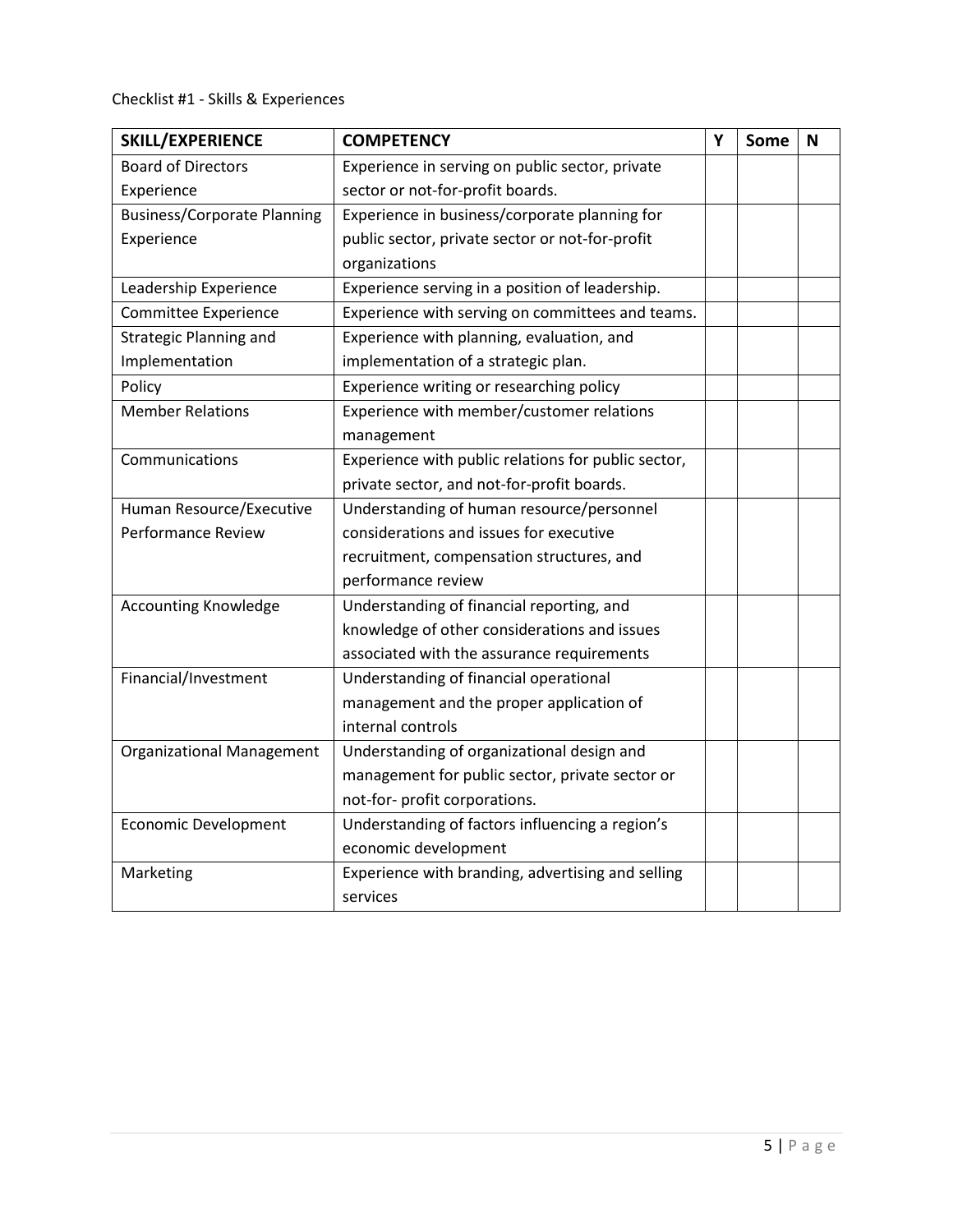**Checklist #2 - Balanced Representation-Mark the Category that best describes your business sector- You may select more than one category**

| <b>REPRESENTATIVE</b>           | <b>DEPTH AND CLARITY OF</b>                               | Υ | N |
|---------------------------------|-----------------------------------------------------------|---|---|
| <b>CATEGORY</b>                 | <b>REPRESENTATION</b>                                     |   |   |
| Agri-value Industry             | Active in the production, marketing and sales of primary  |   |   |
|                                 | food production, food ingredients, food processing, bio-  |   |   |
|                                 | fuels, and/or agricultural-related biotechnology etc.     |   |   |
| Manufacturing Industry          | Active in the production, marketing and sales of          |   |   |
|                                 | manufactured goods - e.g. agricultural machinery,         |   |   |
|                                 | transportation equipment, mining and energy equipment     |   |   |
|                                 | etc.                                                      |   |   |
| Professional & Service          | Active in the production, marketing, and sales of         |   |   |
| Industry                        | professional services, research and innovation services,  |   |   |
|                                 | or other consulting, training, or education services      |   |   |
| <b>Natural Resources Sector</b> | Active in the production, marketing, and sales of natural |   |   |
|                                 | resources sector products.                                |   |   |
| <b>Tourism Sector</b>           | Active in the production, marketing, and sales of tourism |   |   |
|                                 | related activities.                                       |   |   |
| <b>Retail Sector</b>            | Active in retails sales activities                        |   |   |
| Small business sector           | Active in the ownership and management of a non-          |   |   |
|                                 | professional small business based in Greater Vernon       |   |   |
| Non-Profit Sector               | Active in the management of a non-profit                  |   |   |
| <b>Other Representation</b>     |                                                           |   |   |

| <b>COMMITEES</b>           | PURPOSE (select any you might be interested in)                                                             | N |
|----------------------------|-------------------------------------------------------------------------------------------------------------|---|
| Advocacy                   | Advocate for business through policy                                                                        |   |
| Board development          | Ensure organizational effectiveness of the board                                                            |   |
| Governance                 | Oversee chamber's governance structure, review bylaws,<br>policies                                          |   |
| Communications             | To identify key messaging for current events and<br>controversial topics, where no policy currently exists. |   |
| Membership                 | Operational: oversee membership tiers, communicate<br>value and monitor retention (New Committee)           |   |
| <b>Business Ambassador</b> | Welcome new businesses to the community (New<br>committee)                                                  |   |